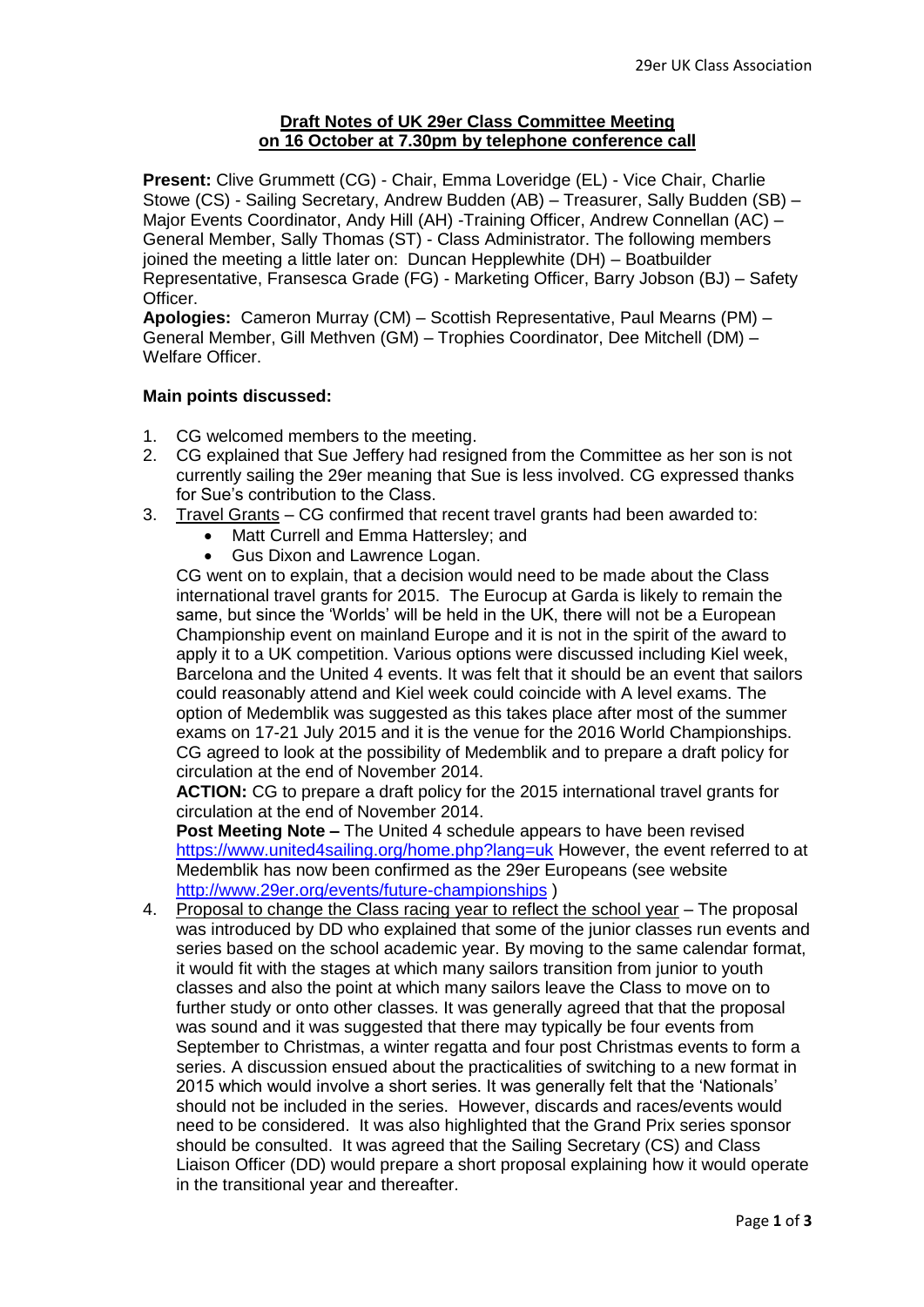**ACTION**: CG to liaise with Harken about the proposal. CS and DD to prepare a short proposal explaining how changing the calendar year for events would operate in the transitional year and thereafter.

5. Finance update – AB provided a financial update highlighting that the refund of £315 had now been received from MacDonald Hotels and the difference in membership contributions previously raised had now been explained as detailed in the document circulated prior to the meeting. AB expressed concern that there have been some ongoing problems with the

collection of funds from KBS Events. It was explained that whilst the Class generally receives payment from KBS, there can be delays and slow responses. A further discussion took place around fees to KBS and credit card/paypal charges. No decision was reached.

- 6. Class Welfare Update CG conveyed that DM is in the process of reviewing the Class Welfare policies and will be meeting with the RYA to look at policies later in October.
- 7. IT Update CG announced that Tim Bilborough had volunteered to help with some IT matters including refreshing the class website, social media and new photographs.
- 8. Class Liaison Update DD explained that she had received several requests to 'match' helms and crews and had been largely successful in linking sailors together. DD had also reviewed a previous poster promoting the class and had simplified and updated. DD highlighted that she would be attending the October ET event and would promote the class. FG suggested that there is a need to understand why numbers have been declining and to put something concrete in place to address this. A general discussion took place with some members highlighting that there appears to be a change in the age profile of sailors with fewer adults (over 18's) and a lowering of the age profile of the sailors. It was also suggested that there is a need for opportunities to 'try a boat', make boats available for newcomers training and to involve experienced helms/crews. DH said that there are now 'demo boats' available. It was agreed that DD and FG would look at how the 29er/Class could be effectively promoted and liaise with DH accordingly.

**ACTION**: DD and FG to liaise regarding an effective means of promoting the 29er to junior classes and liaise with DH.

- 9. Marketing Update FG explained that she has been in touch with the Marketing contact at Plas Heli (Pwllheli) regarding possible television coverage at the 2015 'Nationals/Worlds'. FG has also been working on entry gifts/'goodie bags' (photograph of example previously circulated). SB had contacted Firmhelm regarding support at the 'Nationals/Worlds'. It was agreed that SB and FG should be kept informed of any possible sponsor/support opportunities/arrangements to ensure that they do not jeopardise any existing arrangements. FG is also looking at existing sponsorship renewal and Harken is keen to work with the Class to make the sponsorship 'come alive'.
- 10. Safety Update BJ is to liaise with SB regarding standard operating procedures for the 'Worlds/Nationals'. **ACTION:** BJ and SB to liaise regarding preparation of standard operating
- procedures for the Nationals. 11. Racing Programme Update - CS advised that there are two events remaining this year and four events in the spring of 2015 which are all inland and four in the autumn, all of which are to be held at coastal venues. Ian Bullock will be the Race Officer at the final grand prix event at Datchet and has been involved with 29er events previously. CS also mentioned that consideration is being given to running a combined 49er/29er event at Torquay in 2015, but on separate tracks.
- 12. Training Update AH highlighted that three training weekends had taken place since June (including the newcomers weekend) and whilst figures are still being finalised with KBS, the income is better than expected and it has been possible to